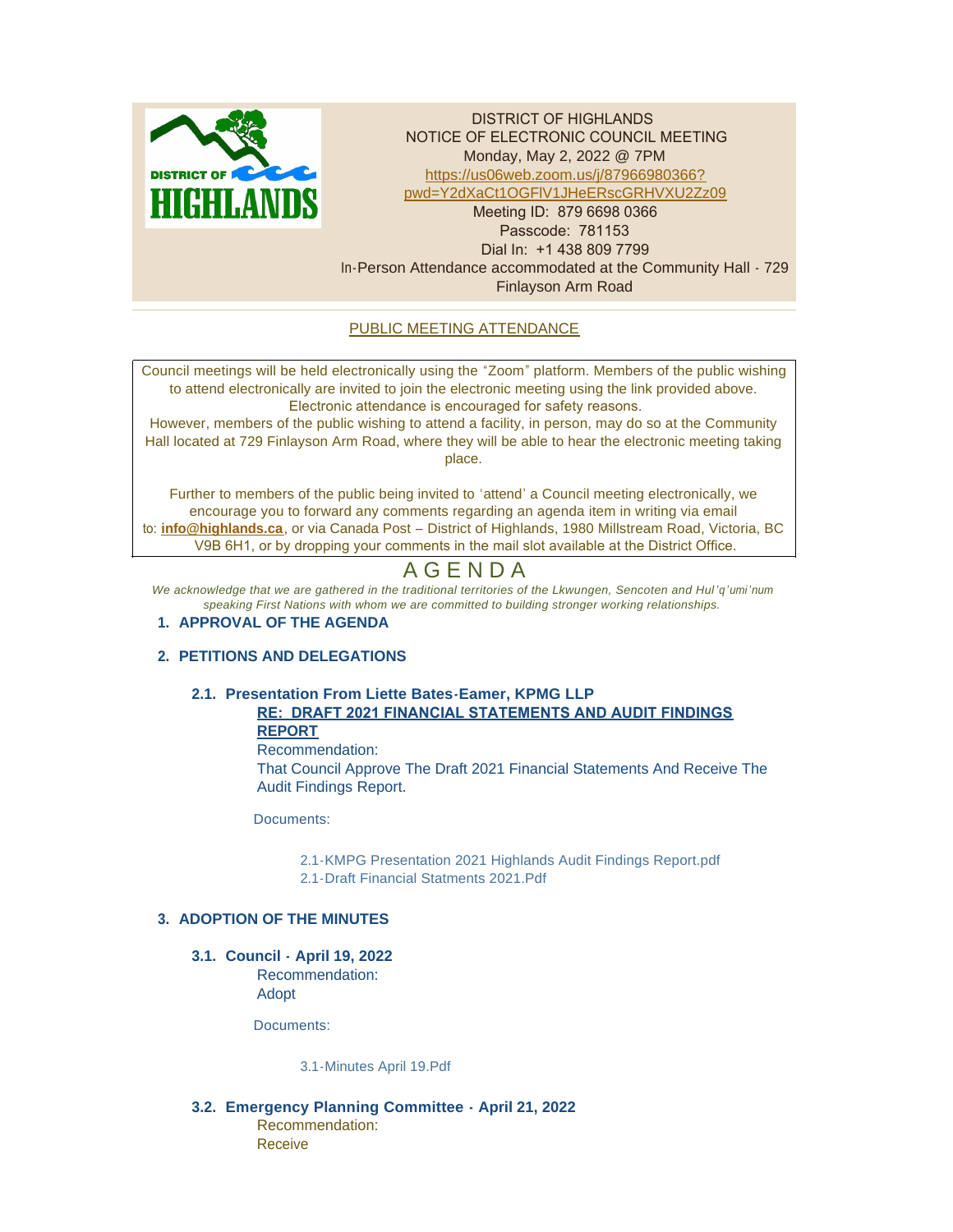Documents:

## [3.2-EPC Minutes Apr 21.Pdf](https://www.highlands.ca/AgendaCenter/ViewFile/Item/7113?fileID=6725)

## **West Shore Parks And Recreation Society - March 10, 2022 3.3.**

Recommendation: Receive

Documents:

[3.3-WSPRS Minutes March 10, 2022.Pdf](https://www.highlands.ca/AgendaCenter/ViewFile/Item/7114?fileID=6726)

## **REPORTS OF COMMITTEES AND COMMISSIONS 4.**

#### **Councillor Leslie Anderson 4.1.**

Heritage Select Committee, South Highlands Local Area Plan Task Force, South Western Communities Policing Advisory Committee And West Shore Parks & Recreation Society

## **Councillor Ann Baird 4.2.**

CRD Climate Action Committee And CRD Housing Trust Fund Commission

## **Councillor Gord Baird 4.3.**

CRD Regional Water Supply Commission, CRD JDF Water Distribution Commission And Sustainable Land Use Select Committee

Documents:

[4.3 - Councillor Baird Update Apr 4 2022.Pdf](https://www.highlands.ca/AgendaCenter/ViewFile/Item/7096?fileID=6720)

## **Councillor Marcie McLean 4.4.**

Coexisting With Carnivores Alliance And Greater Victoria Family Court And Youth Justice Committee

## **Councillor Karel Roessingh 4.5.**

Capital Region Emergency Services Telecommunications, CRD Arts And Greater Victoria Public Library Board

#### **4.6. Councillor Rose Stanton**

Emergency Planning Committee, Intermunicipal Committee on Disability Issues And Social Sustainability Select Committee

Documents:

[4.6-Councillor Stanton Report - May 2.Pdf](https://www.highlands.ca/AgendaCenter/ViewFile/Item/7099?fileID=6727)

#### **Mayor's Report 4.7.**

Documents:

[4.7-Mayors Report.pdf](https://www.highlands.ca/AgendaCenter/ViewFile/Item/7100?fileID=6728)

#### **RATIFICATION OF COMMITTEE RECOMMENDATIONS 5.**

**Special Committee Of The Whole - April 19, 2022 5.1. RE: SECONDARY SUITES AND ACCESSORY DWELLING UNITS – STAFF**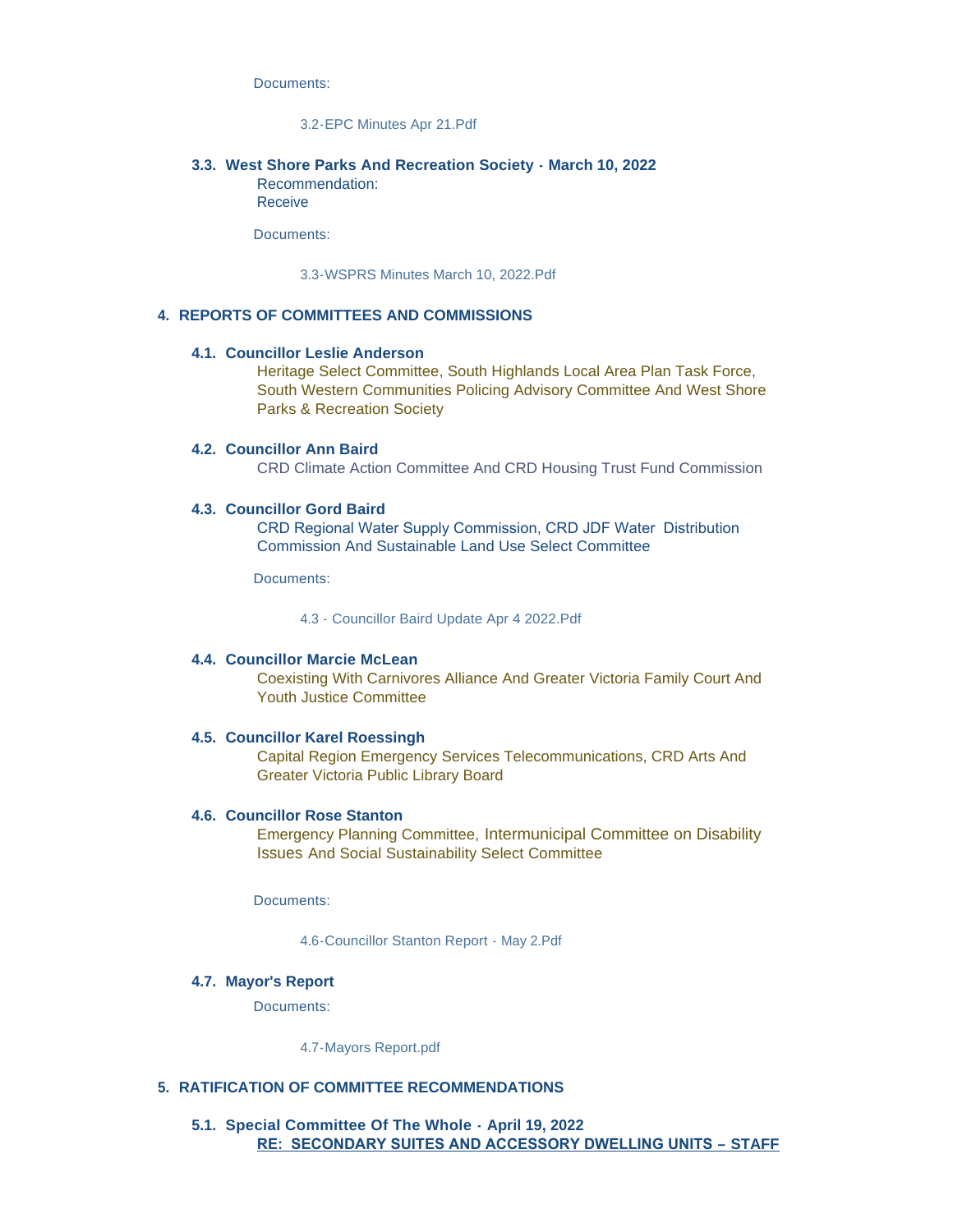# **SUGGESTION**

## Recommendation:

That The Document Entitled, "April 19, 2022 Suggestions," Be Used As A Basis To Draft Bylaw Amendments And Any Companion Policy(Ies) For Council Consideration.

Recommendation:

That Staff Report Back On Feasible Options For Building Proof Of Water Into The Secondary Suites Policy.

Documents:

[5.1-Recommendations From Special CoTW -](https://www.highlands.ca/AgendaCenter/ViewFile/Item/7115?fileID=6729) Apr 19\_.Pdf

## **Committee Of The Whole - April 11, 2022 5.2. RE: HDCA – BROOM BASH DISPOSAL COSTS**

Recommendation:

That The Highlands District Community Association's Community Broom Bash Disposal Costs Be Funded From The Invasive Species Budget For 2022.

Documents:

[5.2-Ratification From CoTW -](https://www.highlands.ca/AgendaCenter/ViewFile/Item/7116?fileID=6730) Apr 11.Pdf

## **INTRODUCTION OF LATE ITEMS 6.**

## **UNFINISHED BUSINESS 7.**

# **Report, Corporate Officer, April 25, 2022 7.1.**

**RE: HYBRID COUNCIL & COMMITTEE MEETINGS** Recommendation: That Council Direction Is Respectfully Requested.

Documents:

[7.1-CO Report - Hybrid Council Committee Meetings.pdf](https://www.highlands.ca/AgendaCenter/ViewFile/Item/7117?fileID=6731)

# **CORRESPONDENCE 8.**

## **Victoria Family Court & Youth Justice Committee 8.1. RE: 2021 ANNUAL REPORT**

Documents:

[8.1-VFCYJC-Annual-Report-2021.Pdf](https://www.highlands.ca/AgendaCenter/ViewFile/Item/7118?fileID=6732)

# **Correspondence, Capital Regional District, April 27, 2022 8.2. RE: SUPPORT FOR UKRAINIAN REFUGEES ON VANCOUVER ISLAND**

Documents:

8.2-Corresp\_CRD - [Support For Ukrainian Refugees.pdf](https://www.highlands.ca/AgendaCenter/ViewFile/Item/7119?fileID=6733)

# **BYLAWS 9.**

# **Report, Corporate Officer, April 21, 2022 9.1. RE: FIVE YEAR FINANCIAL PLAN BYLAW NO. 436, 2022; TAX RATES BYLAW NO. 437, 2022**